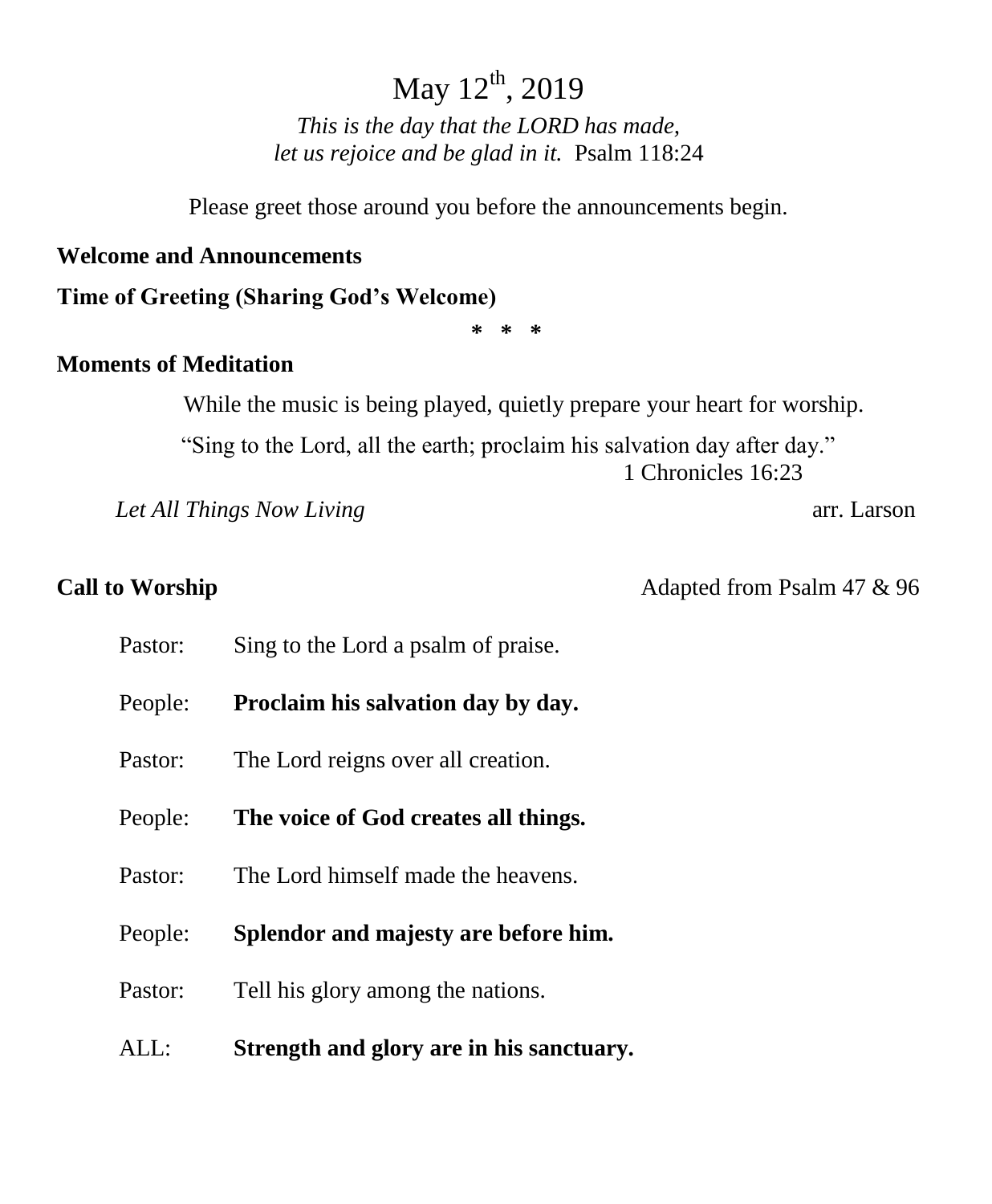Let all things now living a song of thanksgiving to God the Creator triumphantly raise, who fashioned and made us, protected and stayed us, who guides us and leads to the end of our days. His banners are o'er us. His light goes before us, a pillar of fire shining forth in the night, 'til shadows have vanished and darkness is banished, as forward we travel from light into light.

His law He enforces; the stars in their courses, the sun in its orbit, obediently shine; the hills and the mountains, the rivers and fountains, the deeps of the ocean proclaim Him divine. We too should be voicing our love and rejoicing, with glad adoration a song let us raise, 'til all things now living unite in thanksgiving to God in the highest, hosanna and praise!

### **\*Prayer of Invocation**

**Scripture Reading** 2 Chronicles 20:13-17 Pew Bible Page 701

### **Prayer of Confession**

Gracious Creator, You have given us so much but too often we take these gifts for granted and fail to give You thanks and praise. It is not easy to give thanks in every circumstance. You call us to live in caring community and families, but too often we place our own wants and needs first. So we ask Your forgiveness for our often ungrateful attitude to Your abundant provision. We are sorry that we are so quick to ask or demand things but so slow to thank You in prayer for the way You look after us. For what we have received, Lord, make us truly thankful. Amen.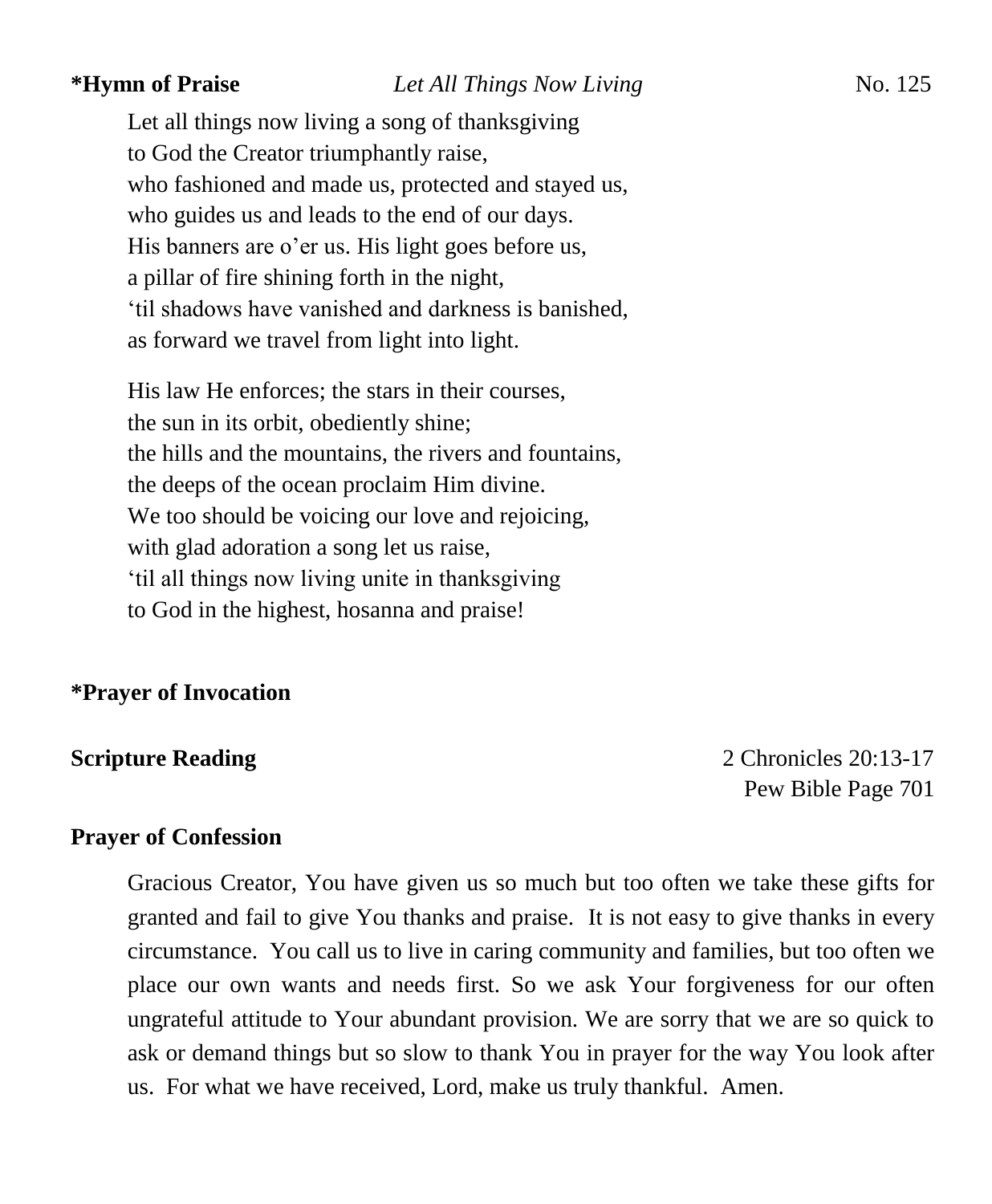## Assurance of Pardoning Grace Psalm 107:21 -22

**<sup>21</sup>** Let them give thanks to the Lord for his unfailing love and his wonderful deeds for men. **<sup>22</sup>**Let them sacrifice thank offerings and tell of his works with songs of joy.

## **Litany of Thanksgiving**

Pastor: Let us give thanks to God our Father for all His gifts so freely bestowed upon us. For the beauty and wonder of His creation, in earth and sky and sea.

People: **We thank You, Lord.**

Pastor: For our daily food and drink, our homes and families, and our friends.

### People: **We thank You, Lord.**

- Pastor: Especially today we give thanks for our mothers. They manage the household and nurture the family. They speak with wisdom and faithful instruction is on their tongues. She is worth far more than rubies.
- People: **We thank You, Lord.**

Pastor: For health and strength to work, and leisure to rest and play.

- People: **We thank You, Lord.**
- Pastor: For the brave and courageous who are patient in suffering and faithful in adversity.
- People: **We thank You, Lord.**
- Pastor: Above all, we give thanks for the great mercies and promises given to us in Christ Jesus our Lord.
- ALL: **We thank You, Lord.**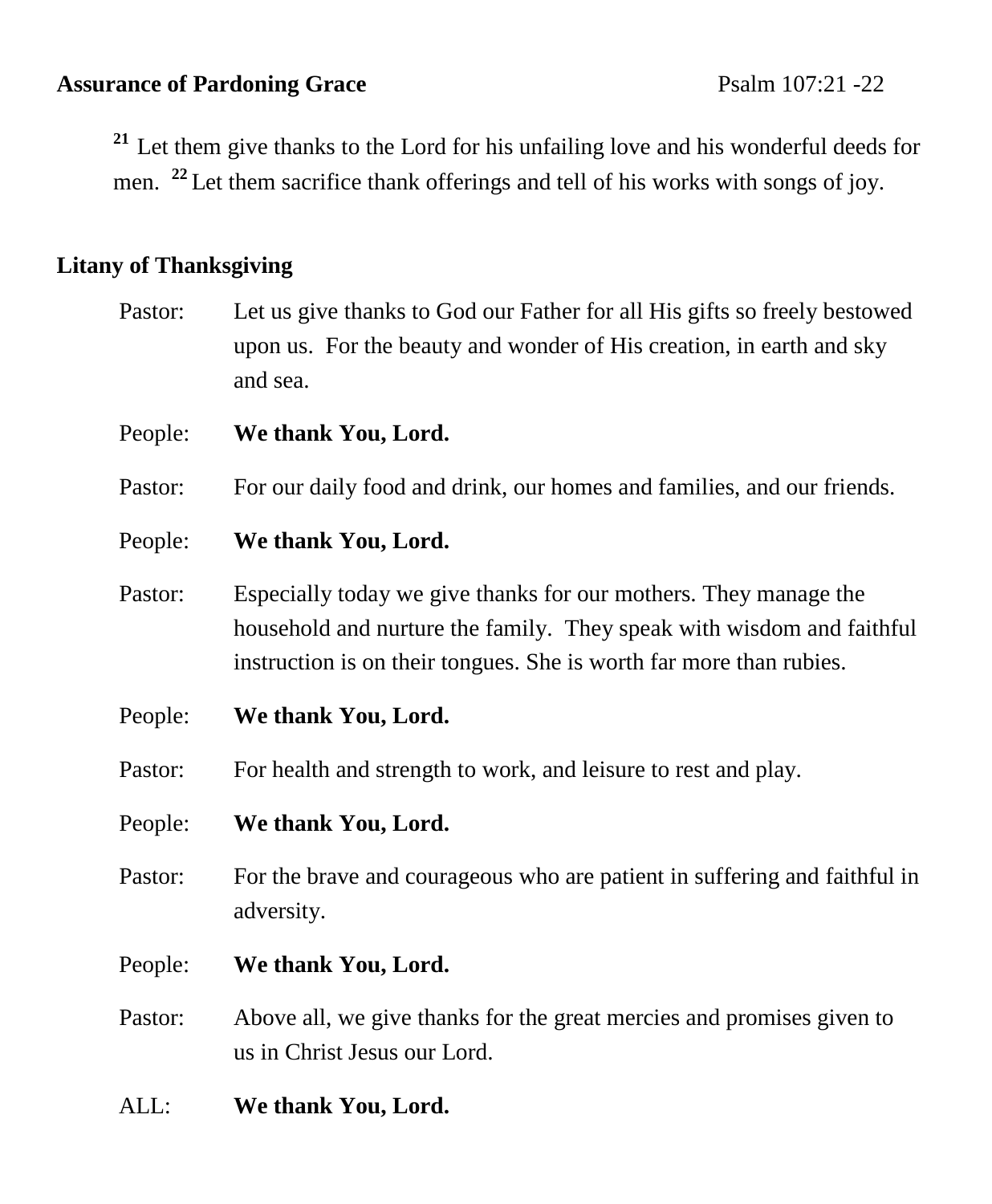**\*Hymn of Thanksgiving** *Count Your Many Blessings*

When upon life's billows you are tempest tossed, when you are discouraged, thinking all is lost. Count your many blessings, name them one by one, and it will surprise you what the Lord hath done. Count your blessings, name them one by one; Count your blessings, see what God hath done. Count your blessings, name them one by one; Count your many blessings, see what God has done.

So, amid the conflict, whether great or small, do not be discouraged, God is over all; Count your many blessings, angels will attend, help and comfort give you to your journey's end. Count your blessings, name them one by one; Count your blessings, see what God hath done. Count your blessings, name them one by one; Count your many blessings, see what God has done.

## **New City Catechism Question # 36 What do we believe about the Holy Spirit?**

That he is God, coeternal with the Father and the Son, and that God grants him irrevocably to all who believe.

**Prayer of Intercession**

**Tithes and Offering** *I Will Glory In My Redeemer* by Cook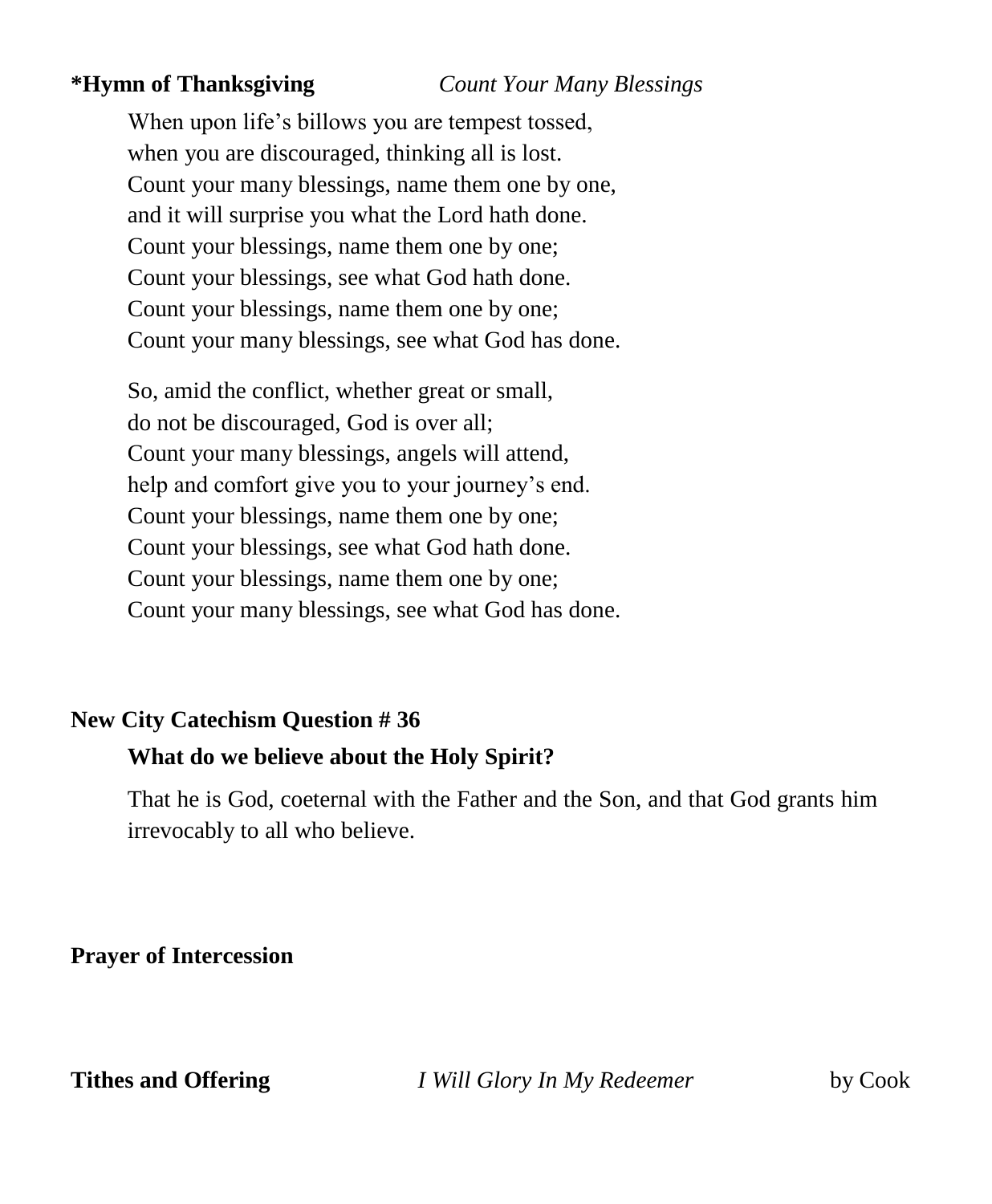**\*Chorus of Preparation** *I Will Glory In My Redeemer*



Words and Music: Steve & Vicki Cook; @2000 Sovereign Grace; All rights reserved. Reprinted with permission under CCLI #376630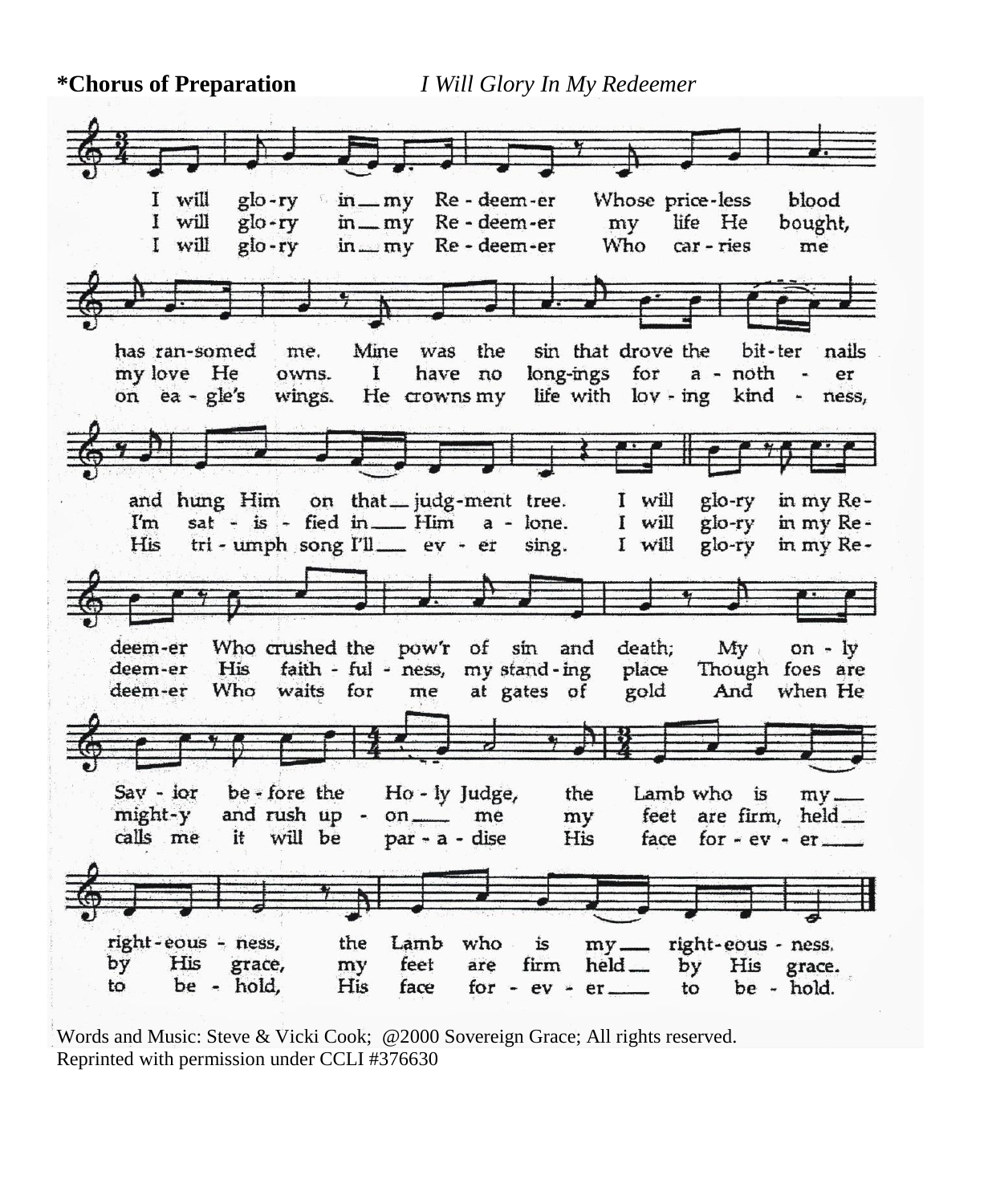Find our identity in Christ…

1. … enables us to press on no matter what may come our way.

2. … enables us to stand firm in a culture that is morally and spiritually adrift.

3. … enables us to trust a faithful God in the face of suffering.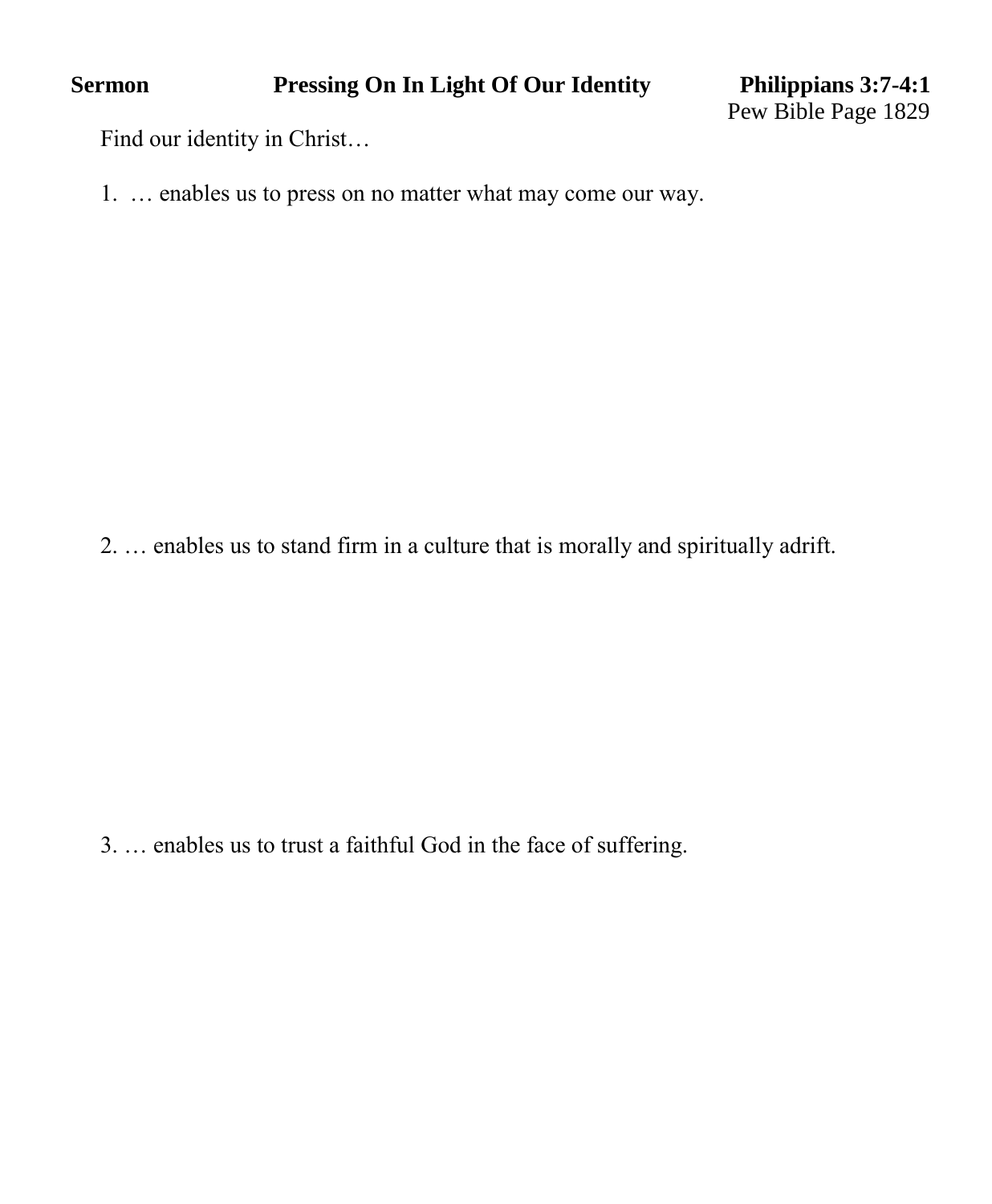Under the care of my God, the Almighty, safe in the secret place of the Most High! He is my refuge, the Lord is my fortress, Him I am trusting when trouble is nigh. Under His wings, under His wings, Safe in the refuge hide thee; trusting His truth and faithfulness, no evil can betide thee.

Be not afraid for the terror of midnight, nor for the arrow that hasteth to slay; fear not the pestilence walking in darkness, nor the destroyer that wasteth by day. Under His wings, under His wings, Safe in the refuge hide thee; trusting His truth and faithfulness, no evil can betide thee.

Seek the Most High for thy sure habitation, unto Jehovah for refuge now fly; there shall no evil befall thee nor harm thee, unto thy dwelling no plague shall come nigh. Under His wings, under His wings, Safe in the refuge hide thee; trusting His truth and faithfulness, no evil can betide thee.

Love thou the Lord, surely He will deliver; He will exalt thee and answer thy prayer; He will be with thee to honor and give thee life without end, His salvation to share. Under His wings, under His wings, Safe in the refuge hide thee; trusting His truth and faithfulness, no evil can betide thee.

## **\*Benediction**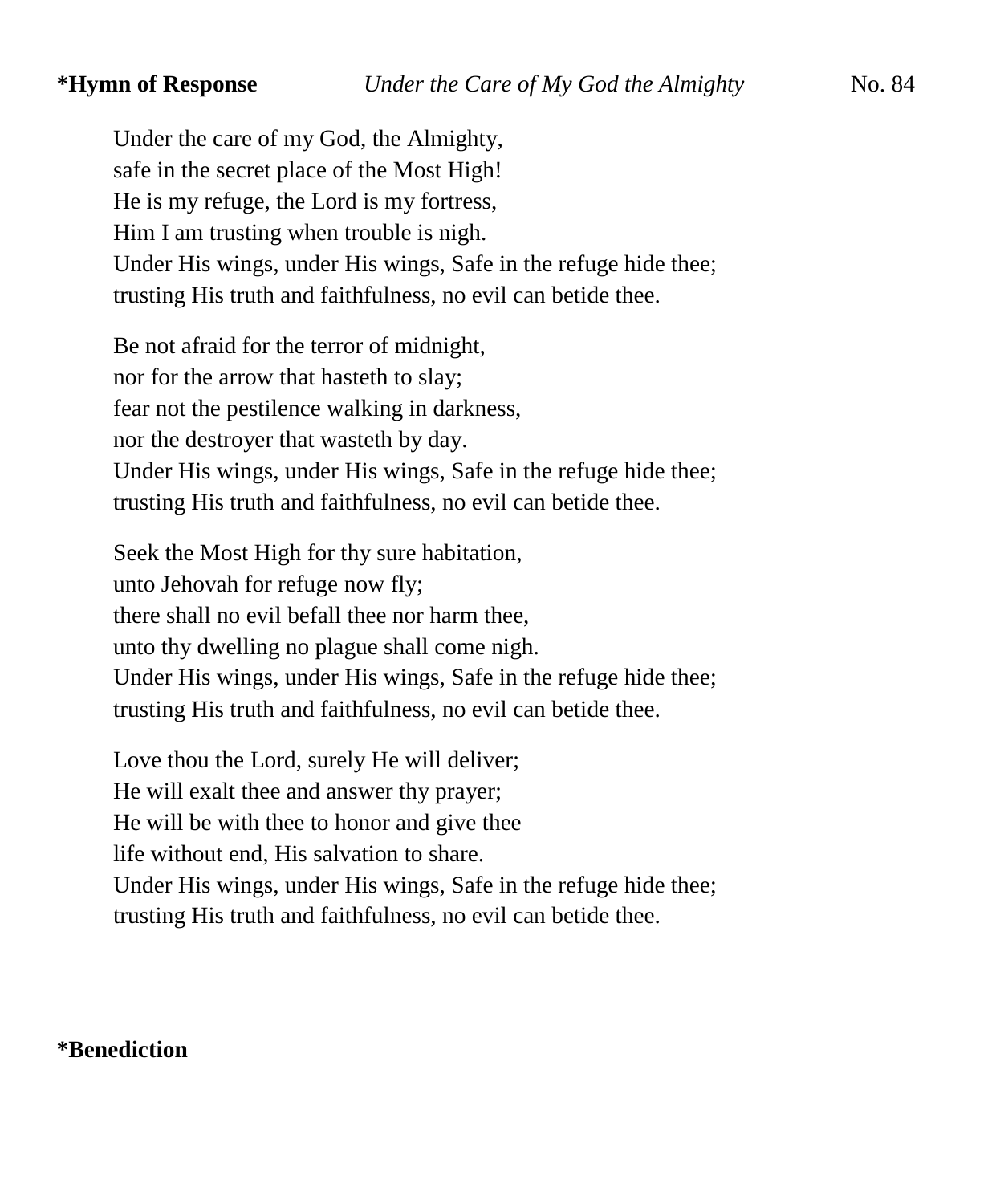## **\*Gloria Patri** No. 735

Glory be to the Father, and to the Son, and to the Holy Ghost; as it was in the beginning, is now, and ever shall be, world without end. Amen, amen.

| *Postlude                             | <i>Festive Praise</i> | by Larson            |  |
|---------------------------------------|-----------------------|----------------------|--|
| * Congregation: Please stand as able. |                       |                      |  |
|                                       | * * * * * * * *       |                      |  |
| Organ / Piano                         |                       | <b>Sandy DeGroot</b> |  |
| <b>Scripture</b>                      |                       | Melissa Stoltzfus    |  |

**New City Catechism & Intercessory Prayer** Bruce Stoltzfus, Elder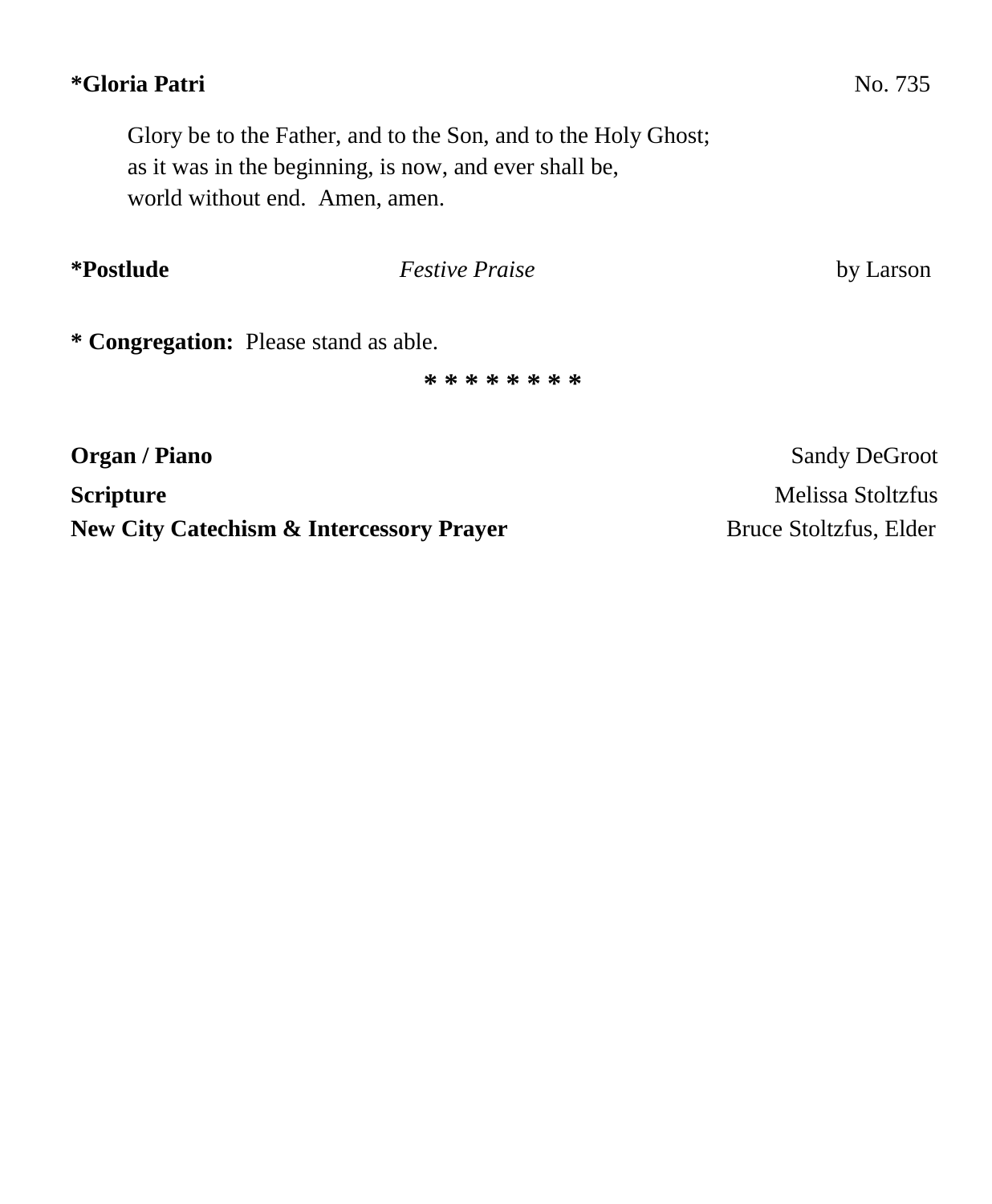# **Weekly Calendar**

| <b>DATE</b>      | <b>TIME</b> | <b>EVENT</b>                           |
|------------------|-------------|----------------------------------------|
| <b>SUN 5/12</b>  | 9:15 AM     | Living Logos Bible Memory Presentation |
|                  | 10:30 AM    | <b>Worship Service</b>                 |
|                  | $6:00$ PM   | <b>Prayer Meeting</b>                  |
| <b>TUES 5/14</b> | $1:00$ PM   | <b>Tuesday PM Care Group</b>           |
|                  | 4:30 PM     | <b>Session Meeting</b>                 |
| <b>WED 5/15</b>  | 10:00 AM    | Ladies' Bible Study Breakfast          |
| <b>SUN 5/19</b>  | 8:00 AM     | <b>Worship Committee Meeting</b>       |
|                  | 9:15 AM     | <b>Sunday School</b>                   |
|                  | 10:30 AM    | <b>Worship Service</b>                 |
|                  |             |                                        |

# **Important Upcoming Events**

| <b>TUES 5/21</b> | 7:00 PM           | <b>Ministry Chairs Meeting</b>        |
|------------------|-------------------|---------------------------------------|
| <b>WED 5/22</b>  | $6:30 \text{ PM}$ | VBS Meeting at Valpo Mennonite Church |
| <b>SUN 6/02</b>  | 12:00 PM          | <b>Annual Church Picnic</b>           |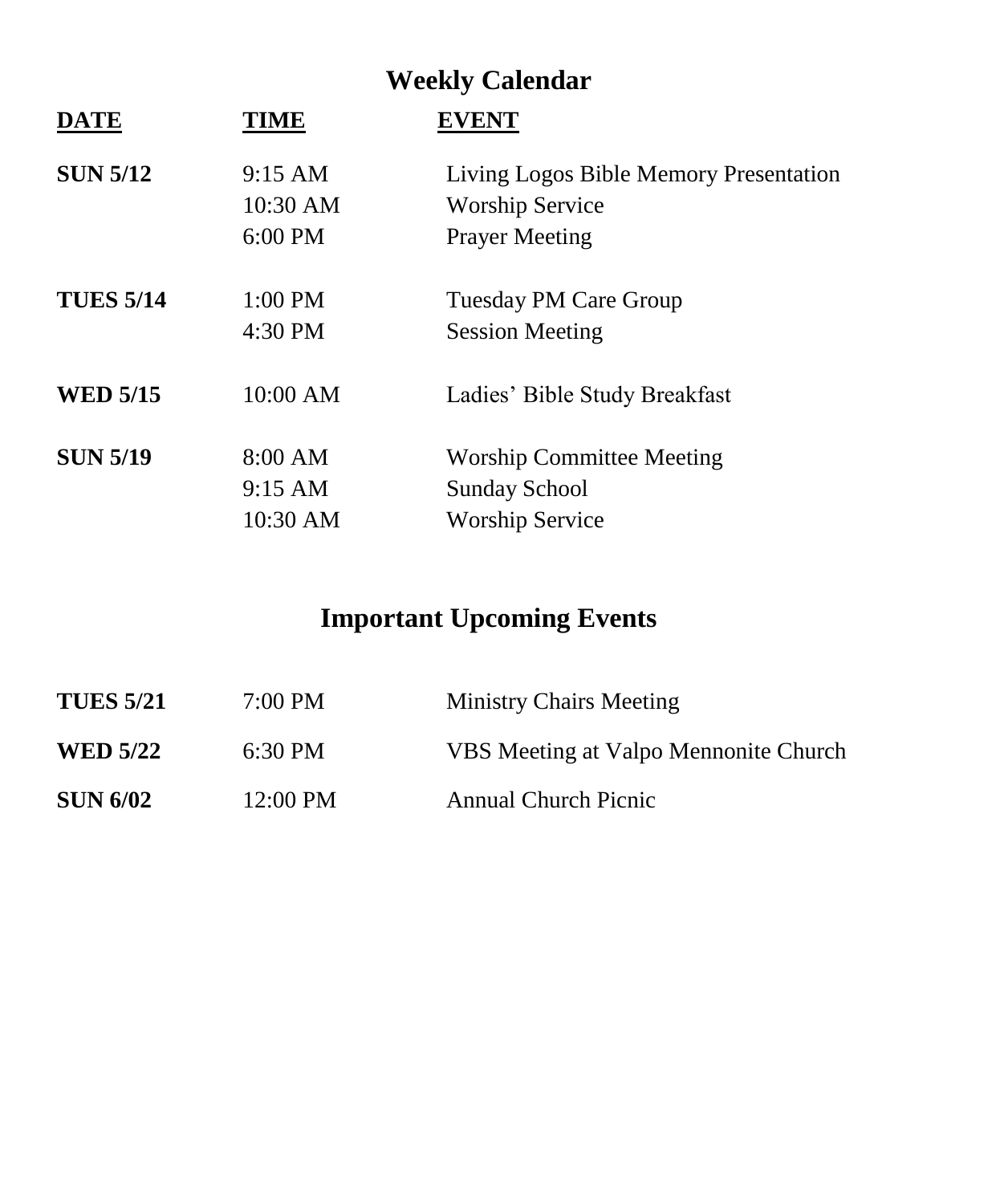## **Serving the Lord**

|                     | 5/12             | 5/19           | 5/26                |
|---------------------|------------------|----------------|---------------------|
| S.S. Nursery        | R. Kern          | L. Hrivnak     | <b>B.</b> Hrivnak   |
|                     | F. Armstrong     | B. Schoon,     | V. Lash,            |
| <b>AM Nursery</b>   | Aaron L.         | Emily S.       | Aaron L.            |
| Greeters            | Stechly          | Lauer          | Lindborg            |
| <b>Bring Treats</b> | J. Rogers        | Lauer          | <b>Hrivnak</b>      |
| Server & Clean-Up   | Lash             | Lauer          | <b>Hrivnak</b>      |
| Audio               | B. Schoon        | J. Martin      | <b>B.</b> Armstrong |
| Elder of the Week   | <b>Stoltzfus</b> | <b>Hrivnak</b> | Schoon              |

## **Announcements**

 **Guest Pastor:** This morning we welcome Rev. Hans Deutschmann to our pulpit. He was our guest pastor for the month of August in 2016 when Rick was taking his sabbatical. Pastor Hans emigrated from Germany in 1958 and was raised in Wisconsin. After serving with the U.S. Army, he obtained his MA from the University of Wisconsin. He taught school in Wisconsin. Desiring to know God and His Word better, he attended Covenant Theological Seminary and graduated with an M.Div. in 1980. He served as pastor, teacher, youth leader, and counselor at Cono Christian School in Iowa until 2000. Sensing an urgency to share the Gospel with the Czech people, Pastor Hans and his wife, Gretchen, served with Mission to the World for over 12 years. They retired from MTW at the end of 2012. Pastor Hans was the Associate Pastor at Covenant Presbyterian Church in Holland, MI, but is now honorably retired. He and his wife Gretchen will be with us for the next three weeks.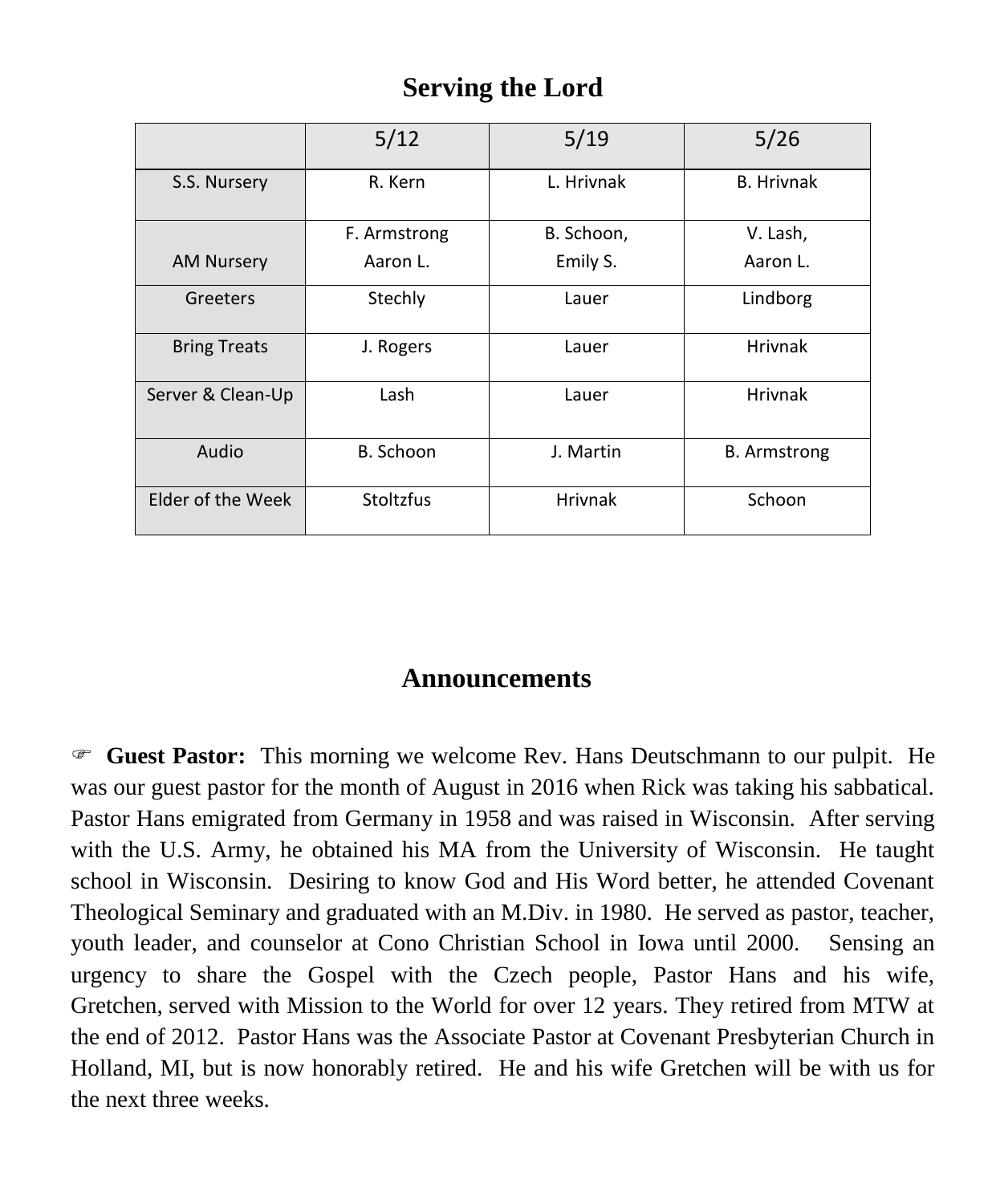**Ladies' Bible Study Breakfast:** The Ladies' Bible Study Group is hosting a breakfast this Wednesday, May 15 at 10 am at the church. There is no study that day - it's just a time for fellowship. Please bring a breakfast or brunch item to share. If you're interested in attending, please contact Denise O'Neal or Valerie Lash.

 **Ministry Chairs Meeting:** Chairpersons and/or other designated members are requested to please attend this meeting scheduled for next Tuesday, May 21, at 7 pm. The goal is to communicate, coordinate, and plan together upcoming ministry activities. This is especially important as summer activities are being planned! These Ministry Chair meetings have served this purpose well, so please come and bring ideas. Each committee should have 1-2 representatives at the meeting.

## **Graduations / Open Houses:**

- \* Kara O'Neal graduates from Moody Bible Institute on May 18 with a BA in Youth Ministry. In the fall she will be working for *By the Hand* ministry with atrisk inner city kids, most likely middle school age students.
- \* Elyssa O'Neal graduates from Boone Grove High School on May 31. She will work in NY for the summer as a camp counselor and then will move to Chicago with Kara and attend Makeup Artist School. Everyone is welcome to her open house at the O'Neal's house on Saturday, June 1, 1-6 pm.
- \* Jackson Greene graduates from Valparaiso High School on June 2. Jackson plans to attend Indiana University in the fall. Everyone is invited to Jackson's open house on Saturday, June 15, 2-6 pm at the Greene's house. RSVPs appreciated [\(RLEGreene@gmail.com\)](mailto:RLEGreene@gmail.com)
- \* Sophia Severson graduates from Valparaiso High School on June 2. Sophia plans to attend Valparaiso University and study Nursing.

 **Scripture Reading During the Worship Service:** The Session is wanting to open the scripture reading to any member of Good Shepherd. If you would like to read scripture during the service, please sign up on the sheet in the foyer.